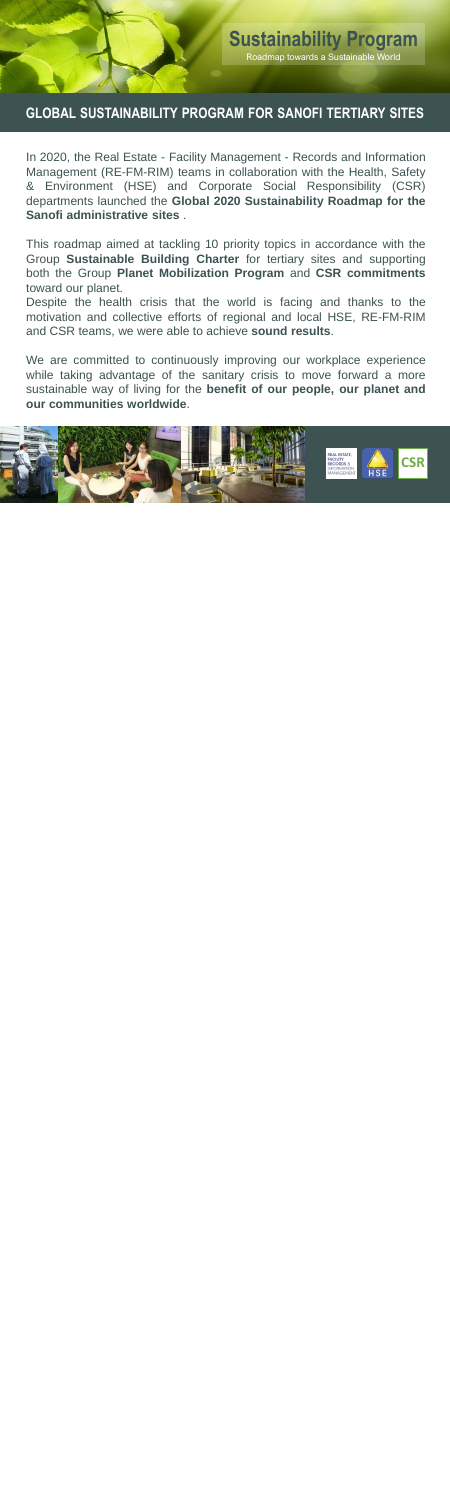# PEOPLE

**Empowering life by providing a healthy, safe and comfortable work setting for our employees and stakeholders.**

# **SUPPORTING TAKE CARE & BWEL! PROGRAM**



of our tertiary sites worldwide implemented either a **Green Apple** logo to indicate healthy food choices in the restaurants (in collaboration with our FM partners) or a **Walking Challenge,** or **World Days celebration**. A simple and efficient way to promote healthy habits among our employees. **100%**

Our tertiary sites were invited to celebrate the **World Food Day** on October 16th and the **Diabetes day** on November 14th .

Our affiliates participated and provided tips to our employees on nutrition and physical activities.

| 5 TIPS                          | AVOID PROCESSED FOODS                                                                                                 |
|---------------------------------|-----------------------------------------------------------------------------------------------------------------------|
| <b>DIABETES!</b>                |                                                                                                                       |
| Changing your lifestyle could b | TO FELL BETTER                                                                                                        |
| It's never too late to start!   | <b>Jos processos products</b>                                                                                         |
|                                 | production instituted throws stays and industrial ingredients.<br>×.                                                  |
|                                 |                                                                                                                       |
|                                 | chasp, attractive, paratative and many to eat.<br>the of products on other in food stores while should not exceed 195 |
| <b>GET MORE PHYSICA</b>         |                                                                                                                       |
| To lose weight.                 |                                                                                                                       |
| To kneer your blood sugar       |                                                                                                                       |
| To boost your sensitivity.      |                                                                                                                       |
| <b>GET PLENTY OF F</b>          | the company restaurants chared a very topy percentage of non-<br>NOVA CLASSIFICATION FOR PROCESSED FOODS<br>$\sim$    |
| To improve your blood.          |                                                                                                                       |
| To fower your risk of he        |                                                                                                                       |
| To promote weight lost          | in a                                                                                                                  |
|                                 | <b>Side</b>                                                                                                           |
| <b>GO FOR WHOLE</b>             | <b>CALCULATION</b><br><b>Dealer Survey Line</b><br><b>STAR</b>                                                        |
| To reduce your risk             | <b>COLOR COLOR AND INCOME.</b>                                                                                        |
| To help maintain bli            |                                                                                                                       |
| <b>LOSE EXTRA!</b>              | <b>Strategic</b>                                                                                                      |
| Diabetes prevent                | <b>Contact Services</b>                                                                                               |
| Every pound you                 | <b>Construction Construction Construction</b><br><b>Carolina Automotive</b>                                           |
|                                 |                                                                                                                       |
| <b>JUST MAKE</b>                | <b>State of Congress</b><br><b>Plate Committee of A</b><br><b>STATION</b>                                             |
| Be careful with                 | <b>Security Services</b><br><b>Carl County Dealership</b>                                                             |
| giving up esse                  | <b>CONTRACTOR</b>                                                                                                     |
| Make variety)<br>ALC: YES       | <b>Contract Contract</b><br><b>STANDARD AND ARTISTS</b>                                                               |
|                                 | <b>Commercial</b>                                                                                                     |

### DID YOU KNOW?

## **INDOOR AIR QUALITY**

…that the cognitive scores of workers, including **concentration capacity**, double in a green, well-ventilated office?\*





At Sanofi more than **70%**\*\* of our offices measure their indoor air quality and implement action plans to improve it. The objective is to implement the best conditions for healthy indoor air for all building users.

\* WGBC, 2016, Health, Wellbeing and Productivity in Green Offices.

\*\* 30% remaining sites will be done in 2021 when sites will reopen.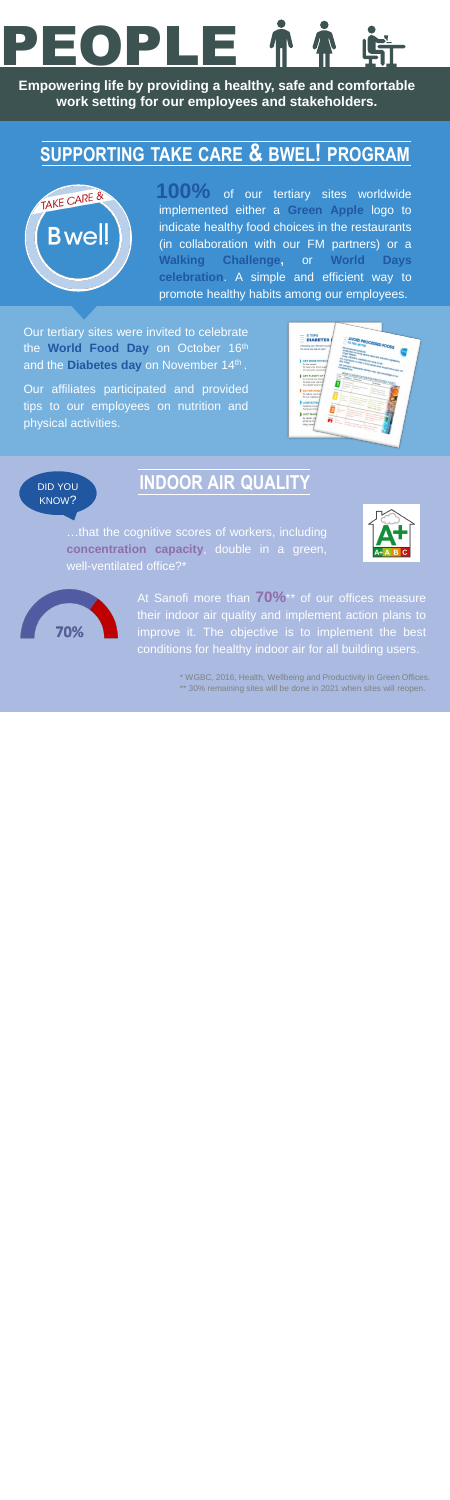# PLANET

**Reducing the environmental footprint of our administrative sites to preserve natural resources, as there is no "Planet B".**

# **MINIMIZE ENERGY CONSUMPTIONS**

100% of our tertiary sites monitor their utilities consumptions and **63%** have defined a reduction target…

Our administrative buildings also contribute to reach global Sanofi Planet Mobilization ambition by implementing -when relevantenergy conservation measures.

# **MOBILIZATION**

### **Sanofi New Commitment**

Sanofi has joined **RE100** initiative and by doing so is committed to use **100% of Renewable Electricity** by 2030.

Already in 2020, all Tertiary sites in France, Germany, Italy, Spain and in the UK have switched to claim 100% of their electricity coming from renewable source (Solar, Wind, Hydro…) joining some of our offices in Hungary and Canada.

We estimate that **36% of major office buildings are sourced by 100% renewable electricity!**



# **WHAT ABOUT RENEWABLE ELECTRICITY?**

Knowing that plastic wastes are a terrible threat for our Planet with more than 150 million tons floating on the oceans often called as the **Great Pacific Garbage**, like a 7 th continent 3 times the size of France, all tertiary sites decided to act!

Starting by **eradicating plastic cups** from our sites around the world, replacing 17 millions of disposable cups by **sustainable solutions** such as people bringing their own mug to the office.



… Building management systems are all set to provide the best balance between **comfort** and **environmental impact** (temperature settings, night/weekend modes)**.**



French tertiary sites have implemented a **smart energy management** solution enabling the site managers to **monitor** precisely the consumptions and quickly **implement actions** in case of anomalies.

DID YOU KNOW?

**18** administrative sites are **environmentally certified**. This is a guaranty that the buildings are respecting the environment through the design and operation phases.

### **TOWARDS A COMPLETE BAN OF SINGLE USE PLASTIC**



**17 million**  Plastic Cups replaced by…

#### … Thousands of smiles



For any given Real Estate office project comprising a physical move & targeting a new office location, the office market scanning and option assessment is systematically including a **green rating** as part of the building selection checklist.

### **New Real Estate projects**

Our **Real Estate teams** also contribute to minimizing our impact on the environment through the **site selection** and **footprint optimization**.

The green rating is considered as one of the key criteria for the **building selection**. As such a priority is given to certified buildings **(LEED, BREEAM, …)** as well as building with **Zero fossil** primary energy (energy recovery, heat pumps, geotherm or biomass, etc.). Carbon footprint assessment will be also part of future projects SPE documentation.